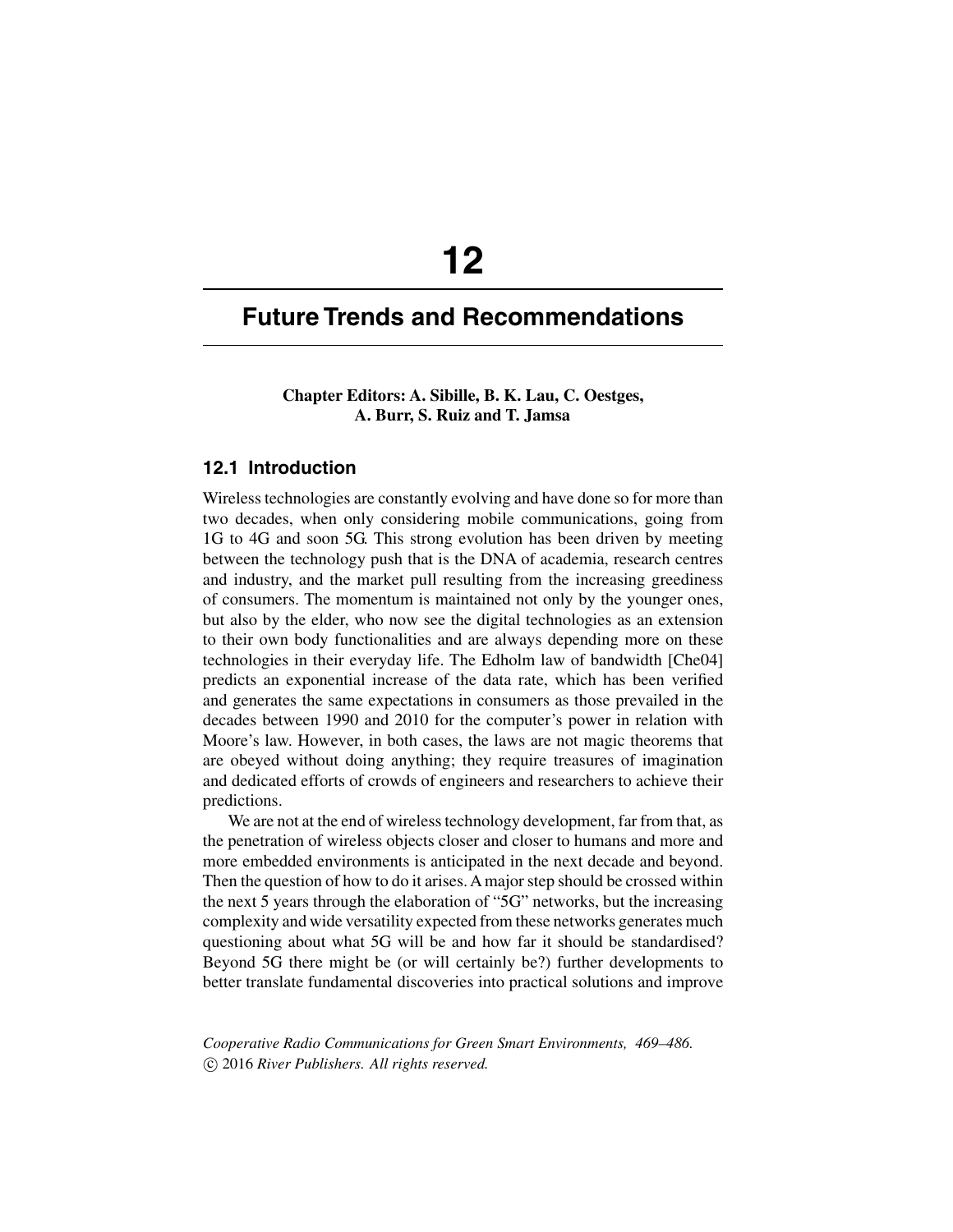system capabilities in parameter domains such as the energy consumption, the latency, the throughput, the reliability, the security, and others.

In this chapter, we modestly attempt to elaborate on the work presented in the previous chapters, based on the results obtained by the European COST IC1004 network of scientific experts, in order to risk a vision on the future challenges and developments in mobile and wireless communications, on a time scale of about 5 years. This is done below in the three main "pillars" of the success story of follow-up mobile communications COST Actions (COST 207, 231, 259, 273, 2100, and IC1004), which are antennas and channels, signal processing, and device networking.

### **12.2 Antennas and Channels**

Channel modelling will likely continue to be of fundamental importance. A rich spectrum of radio channel measurements, characterisation, and modelling results is available in the 0.7- to 6-GHz band. For higher frequency bands (cmand mm-waves), now being considered for some 5G implementations, there were studies made in previous projects [Ver12], but specific measurement campaigns and a global regulation of such spectrum for mobile services is still missing. The models available so far cover cellular access between base and mobile stations, vehicular communications, and device-on-body scenarios. A number of reference channel models are available, such as IEEE [Mal+09], WINNER [Kyo07], and COST2100 [LPQ<sup>+</sup>12].

Likewise, the impact of antennas "in free-space" on the radio channel characteristics has been thoroughly investigated between 0.7 and 6 GHz, leading to a number of design criteria for a "good antenna array" on a small device and antenna evaluation methods [Lau11]. However, this simplistic free space approach is no longer adequate in long-term evolution (LTE) and beyond systems that more critically depend on good antenna performance to deliver the specified system performance. This has led to recent requirements by major mobile operators for handset vendors to provide performance figures relating to realistic usage conditions. Moreover, new wireless devices are required to cover many more frequency bands (over 40 for LTE alone), as well as implementing beyond  $2 \times 2$  MIMO, which are highly challenging due to compact design space.

More accurate radio channel models are, therefore, required, including: (i) "new" deployment scenarios, such as very high mobility (vehicular, drone), different human body postures and tissues, harsh physical environments, ultradense device deployment, very-short links, highly directional front/backhaul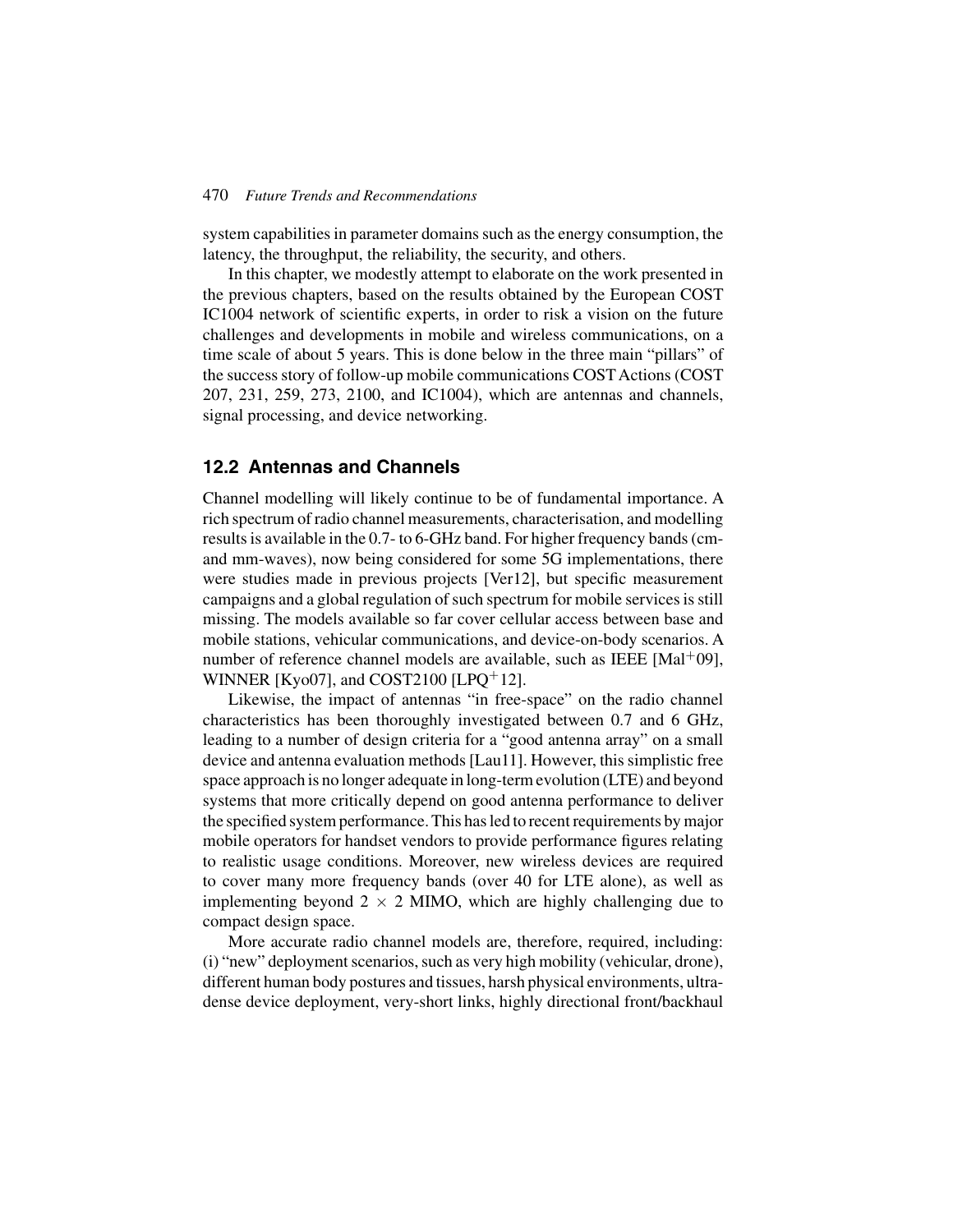links, among others; (ii) Multiband and wideband channel modelling with carrier frequencies above UHF up to Terahertz; and (iii) 3D modelling with site-specificity.

New deployment scenarios in complex propagation median raise a problem of scale. In many heterogeneous environments, the size of the area to be modelled can indeed be very large and also contain a number of very complex objects (e.g., planes in an airport and human bodies in a room). This multi-scale aspect results in a methodological issue, each scale being usually modelled by a different method: on the one hand, stochastic and asymptotic physical models such as ray-tracing (used in earlier works by the authors) enable to model large-scale structures; the computational cost depends on the required level of accuracy and the determinism of the model (i.e., it is larger for ray-based tools than for stochastic models) but remains manageable thanks to simplified descriptions; on the other hand, full-wave electromagnetic models such as the method of moments (MoMs) and its fast extensions are able to calculate spatial fields in complex scenarios (in terms of shape, etc.) but the required meshing associated with these methods limits the size of the environment to be modelled. Although both approaches presented above are appealing and could in theory be combined, this combination cannot be achieved by a mere superposition for two reasons: not only both approaches use different tools and assumptions, but also small- and large-scale interactions are mutually coupled.As a result, heterogeneous deployments often call for the development of hybrid models which correctly account for mutual coupling.

Multiband channels should extend the current model range well above 6 GHz, in particular towards the centimetre and millimetre wavelengths. Whereas, quite a few models exist for indoor environments, directional outdoor models are still largely missing, in particular those based on measurements (recent results are only based on ray-tracing simulations). Such measurements are challenging and would likely require new methods to be devised. Furthermore, many other aspects are also lacking, e.g., indoor-tooutdoor propagation, polarisation modelling, and channel dynamics caused by moving scatterers.

Classical directional channel modelling in the literature, including the 3rd generation partnership project (3GPP)-SCM models, represents the angular characteristics in the azimuthal domain [Tuf14]. This is related to the fact that capacity improvements by multiple-antenna systems are greatest when the angular spread is large, which usually occurs in the azimuth domain. In the elevation plane, the angular spread observed at the base station is usually restricted to a fairly narrow range. However, the emergence of massive MIMO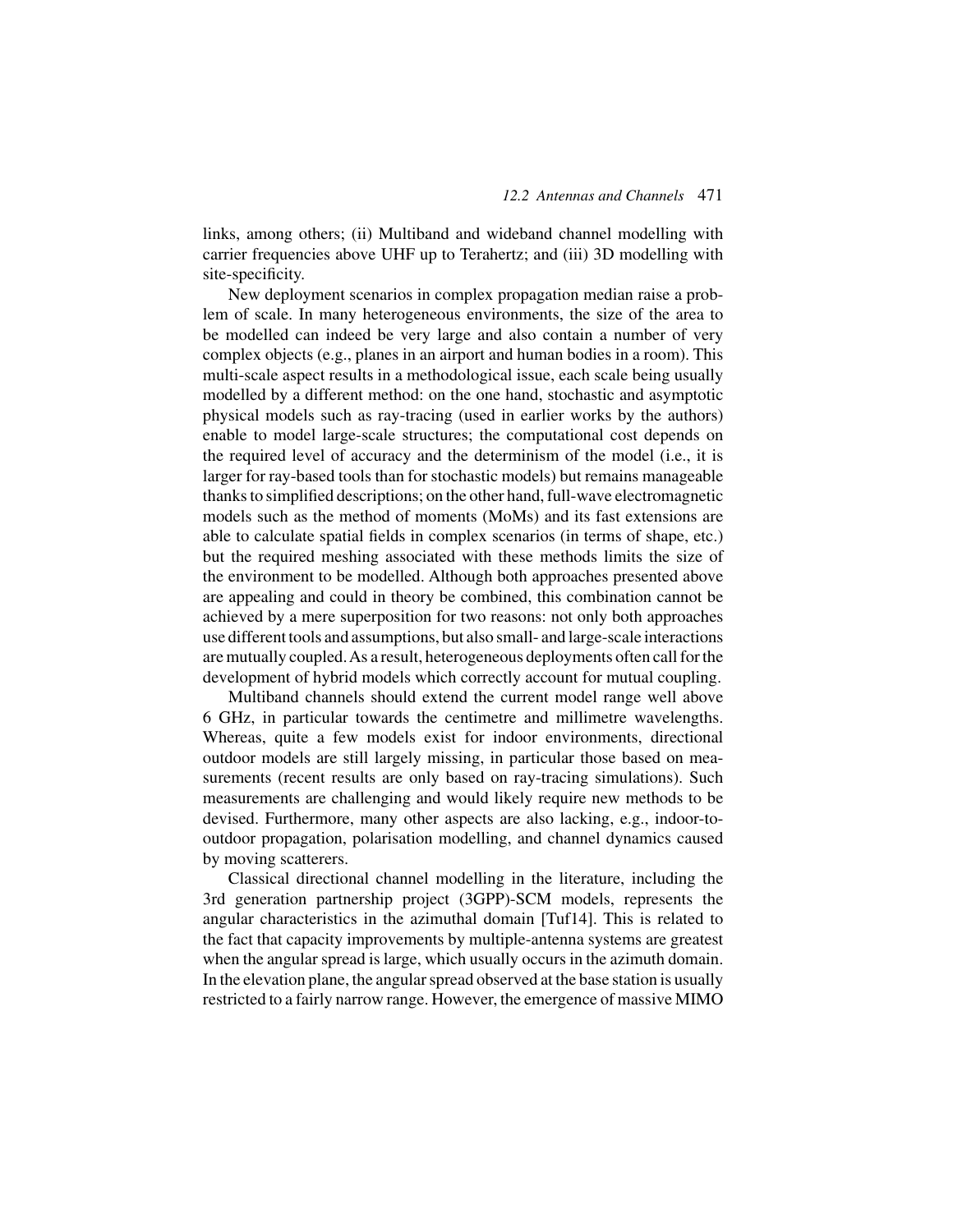systems has renewed the interest in using the elevation domain for beamforming purposes, in particular in multi-user settings. Within COST IC1004, an extension of the COST 2100 model for massive MIMO systems has been proposed. The biggest gaps in existing data sets and 3D models are related to outdoor-to-indoor links [Tuf14]. As examples, the impact of the indoor floor plan or the horizontal location of the mobile terminal within a building is still yet to be modelled accurately.

Finally, the needed radio channels also require new measurement methods, such as multiband channel sounding for a wide frequency range including micro-/millimeter-wave bands, distributed massive MIMO channel sounding, and portable channel sounding for drones, sensors, body environments and near-field links. Similarly, new channel emulation techniques should cope with carrier aggregation, isolating the different environments of multiple users, and testing objects up to the size of cars. To this end, innovative metrics for emulation accuracy are required, which could be user-oriented (subjective), or application specific.

On the antenna system side, the time is ripe for a more comprehensive strategy in optimising the interactions of the antennas, not only between the antenna elements, but also between the antennas and their surroundings (Figure 12.1). In this context, there has been some recent progress in co-optimising the antennas and the device platform using the theory of characteristic modes (TCM), as was described in Section 10.2. However, significant opportunities exist to extend the design framework to take into account nearby objects as well as the propagation channel. Moreover,



**Figure 12.1** Multiple interactions of antenna elements with (*1*) each other and its surroundings, including (*2*) wireless device platform, (*3*) objects in proximity, and (*4*) propagation channel.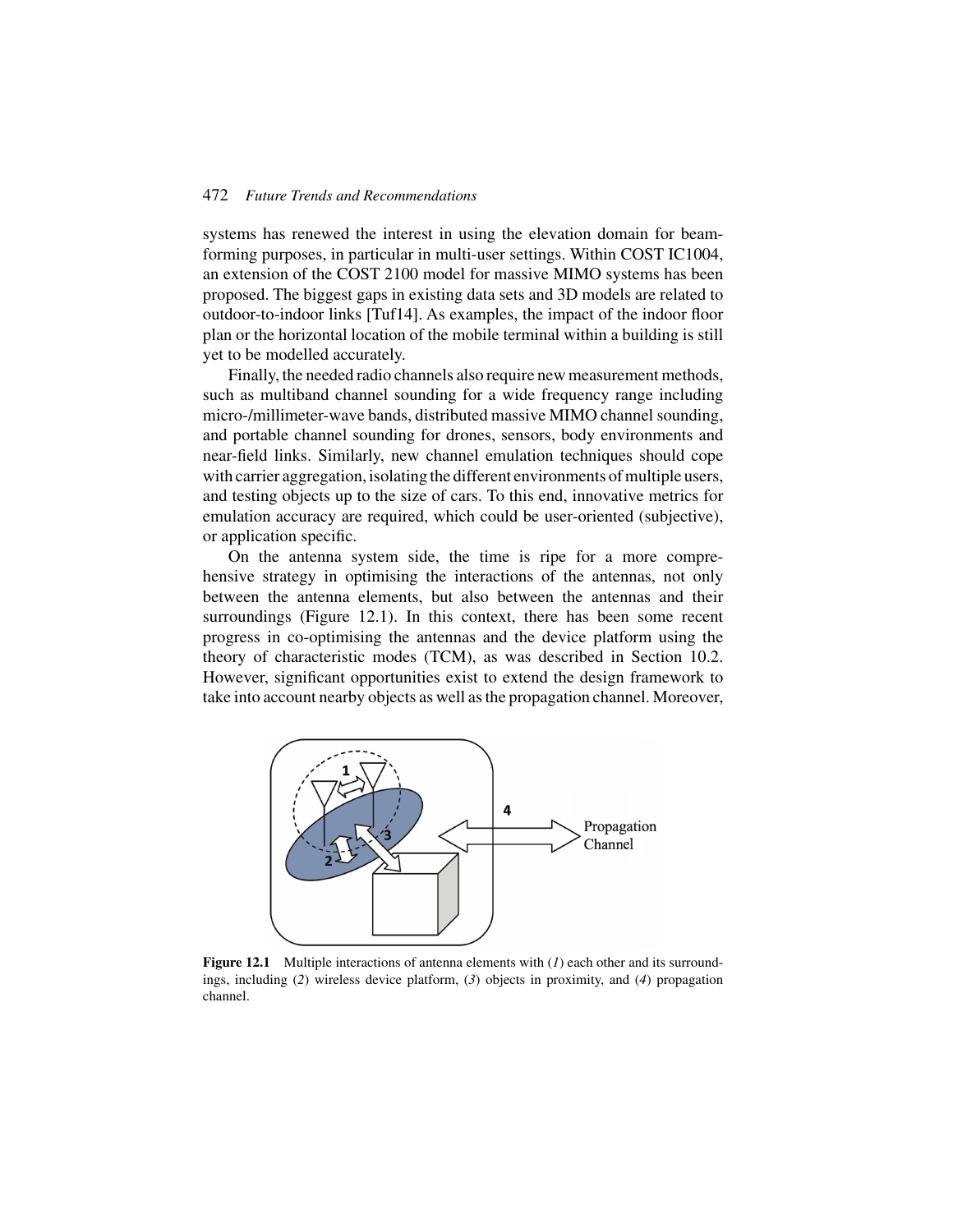the non-stationary nature of the surroundings can be addressed using novel circuit technologies (e.g., low-loss MEMS circuits) to provide flexible and power efficient pattern-reconfigurable antennas to optimise near/far-field interactions with channels in any given deployment scenarios, under the constraints of size and disturbances in the vicinity (Figure 12.1). Existing work on pattern reconfigurable antennas are largely confined to canonical structures in free space operation, neglecting the device platform, nearby objects or even channel properties.

Apart from designing optimised antenna solutions, the properties of the antennas and objects in proximity that critically influence the physical channel must be derived in order to provide realistic channels for link and system evaluations. Prior work in joint antenna–channel modelling focused on traditional antenna solutions and statistical characterisation using large sample populations of possible antenna configurations, orientations, etc. The impact of flexible and ambient-optimised antenna systems must be accurately represented in order to facilitate overall system design.

## **12.3 New Challenges for the Fifth-Generation Physical Layer**

COST IC1004 has focused on many of the issues that arise in communication networks for "green, smart environments". One of the most significant of these is interference, where there has been significant research in working group 2 (WG2) on both interference modelling and interference management approaches, including interference alignment. Another is advanced MIMO techniques, which have the potential to reduce the effect of interference, as well as to increase link capacity. Advanced iteratively decodable error correction codes have been investigated: again, these have potential to improve robustness to interference and to increase capacity. And in the context of "green" communications, important work on energy efficiency has been carried out. However, much more remains to be done. In particular, we are now well into the development of the fifth generation (5G) of wireless communication, and it is clear that many new challenges will arise from this. In this context, COST IC1004 with its emphasis on wireless communication in a range of different environments and applications was very well positioned to provide the basis of this development, since 5G is expected to fulfil precisely this function of an "inclusive" wireless communication system, covering a much wider range of environments and applications than previous generations. This also leads to a much broader set of key performance indicators (KPIs), for which very challenging targets have been set.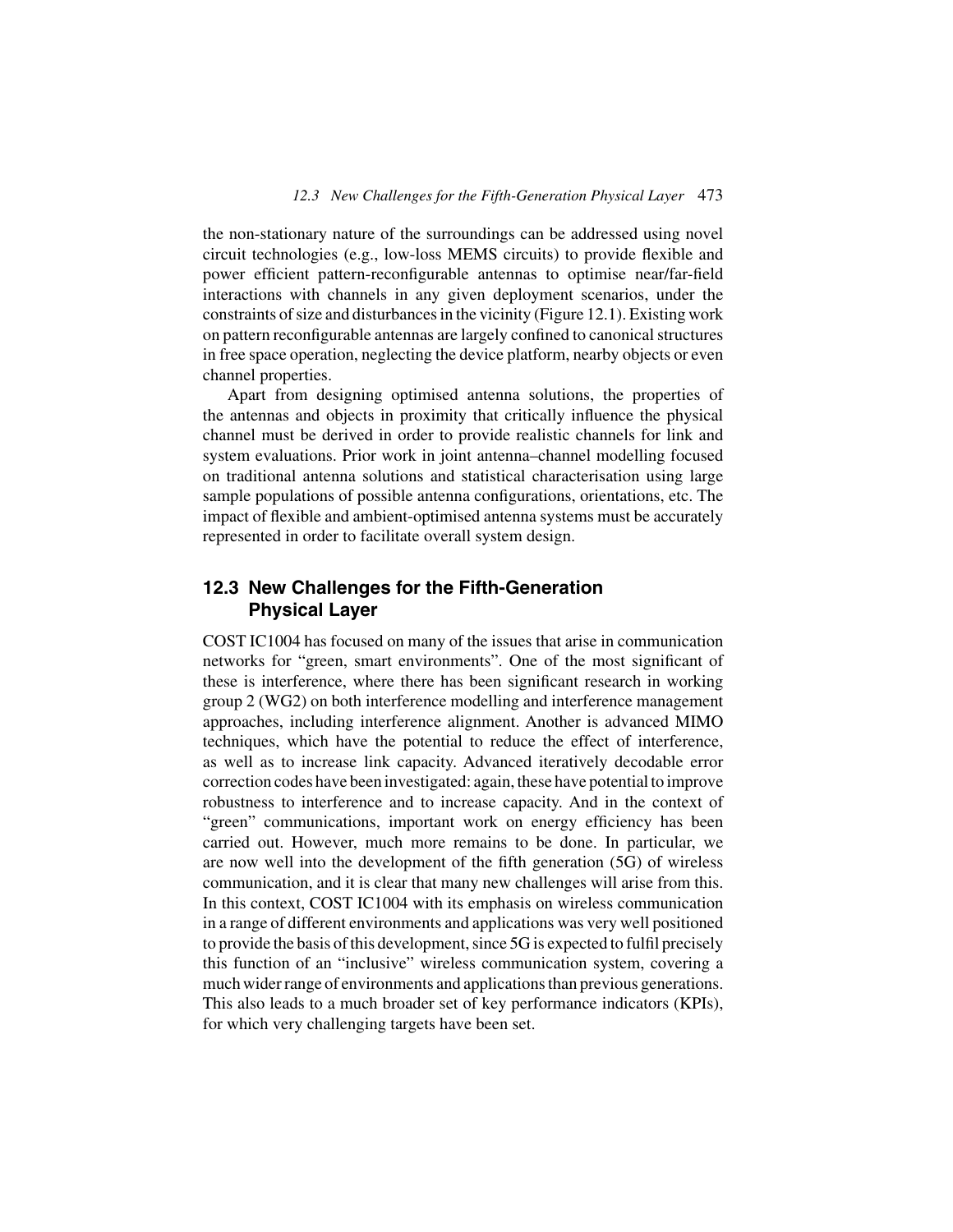These KPIs and their target values include the "traditional" ones we have been used to in the fourth generation (4G), and especially both greatly increased peak data rates (increased to 20 Gbps) and increased capacity density (10 Tbps/ $km^2$ ), plus increased spectral efficiency and user mobility (up to 500 km/h), but also new ones such as connection density increased to 1 million/ $km^2$  and latency reduced to 1 ms. A challenging target for increased energy efficiency (100 times compared with 4G) has also been set. The new targets represent new applications, especially internet of things (IoT) applications, including critical system control applications, and provide particular challenges in the design of 5G systems.

These new applications, and also requirements such as increased capacity density also have implications for the architecture of 5G networks, which in turn have implications for the physical layer. This will require further extension of a theme that has already been well-established in WG2 (and especially in SWG2.1) of COST IC1004, as well as appearing in the title of the Action—that of *cooperation*. This turns out to be fundamental to achieving the required performance, and calls for a completely new paradigm for the role of the physical layer in wireless networks, which we call the *network-aware physical layer*. Rather than regarding the physical layer only as providing the link between two network nodes, with signals from other transmitting nodes treated as interference, a node is aware of its position in the network, which enables it to process all signals it receives appropriately, as well as to generate appropriate signals. We address some of the KPIs and their implications, and some possible research directions arising from them in what follows:

#### • **Peak data rate up to 20 Gbps**

This could in principle be achieved in a number of ways: (i) by increasing modulation order; (ii) by increasing the number of antennas, at both base station and at the terminal; or (iii) by increasing the bandwidth. Point (i) has limitations in practice, and cannot provide the extent of the increase required; point (ii) is also limited by the number of antennas that can reasonably be accommodated on a terminal, which leaves point (iii). The extent of the data rate required is such that several GHz of bandwidth may be called for – which would be very difficult to find at frequencies below 6 GHz, and hence had led to calls for the development of millimeter-wave (mm-wave) transmission. The problem with this is the inherent path loss increase at these frequencies. To balance this, the gain available from an antenna of given size also increases proportionately. Note, however, that this gain cannot be realised on non-line-of-sight channels, at least not simply by reducing beam width, because of the multipath spread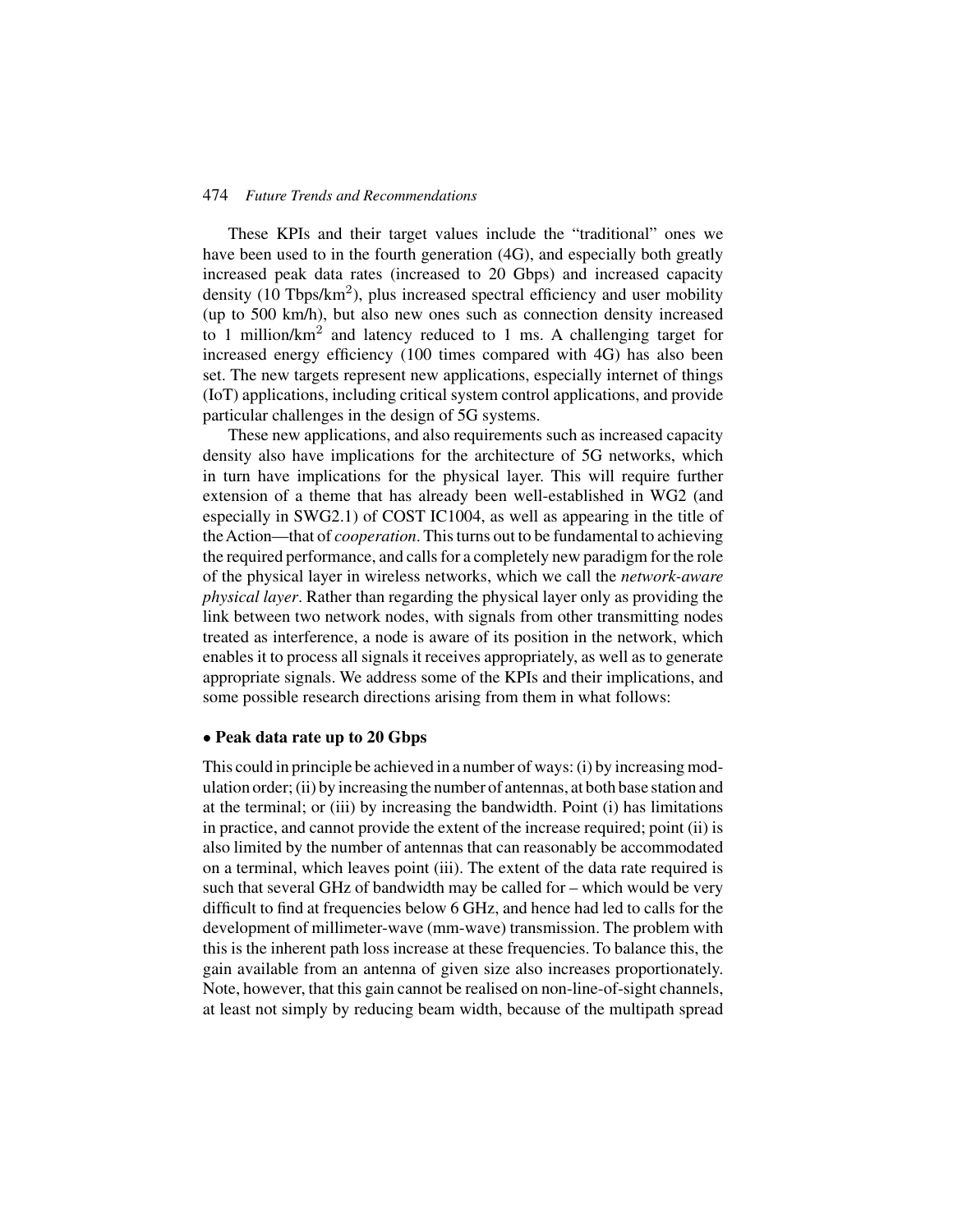which occurs on such channels. To realise the gain requires antennas at both transmitter and receiver that can adapt to the multipath environment, which may in turn require complex channel estimation and adaptation algorithms. A promising approach which may simplify this might be the use of passive beam-forming technologies, for example based on the Butler matrix.

Also, increased diffraction loss may make mm-wave links less reliable. It is likely, therefore, that "backup" links at lower frequencies may be needed. Because of the fragmentation of spectrum below 6 GHz, carrier aggregation may be required in these bands, and since relatively small spectrum slots may be dominated by the guard bands required for OFDM side lobes, technologies such as filter bank multi-carrier (FBMC) have been proposed to improve frequency localisation by filtering side lobes, albeit at the cost of reducing orthogonality between sub-carriers, and (inevitably) of degrading time localisation.

## • **Capacity density 10 Tbps/km**<sup>2</sup>

While increasing peak data rate might be expected also to increase capacity density, we should note that the targeted peak data rate increase over 4G is 20 times, while the capacity density increase is 100 times. Moreover, it may be desirable to provide capacity density increase even for users who do not need the full data rate, and may operate in the bands below 6 GHz. This will help to fulfil another KPI: user-experienced data rate of 1 Gbps.

Two main technologies have been proposed to fulfil this target: *small cells* and *massive MIMO*. The small cell approach continues the previous trend of increasing the density of cell sites—but also takes it further, such that the number of access points may exceed the number of terminals served. Massive MIMO, on the other hand, increases the number of antennas at a cell site (possibly to 100 or more), again so that there may be several times more antennas than terminals served. It then uses multi-user MIMO techniques on a massive scale to serve an increased number of users in the cell. This relies to a large extent on the richness of multipath in the channel, and the evaluation of its performance at the physical layer poses new challenges for channel modelling as well as many aspects of physical layer design. Of course both technologies have the effect of increasing the density of infrastructure antennas—the difference is the distribution of the antennas. There are also proposals for *distributed massive MIMO*, in which the antennas are distributed to a number of cell sites across the cell. Cloud radio access network (C-RAN) takes this to the extreme, by cocentrating the baseband processing functions of a large number of cells in one central baseband unit (BBU)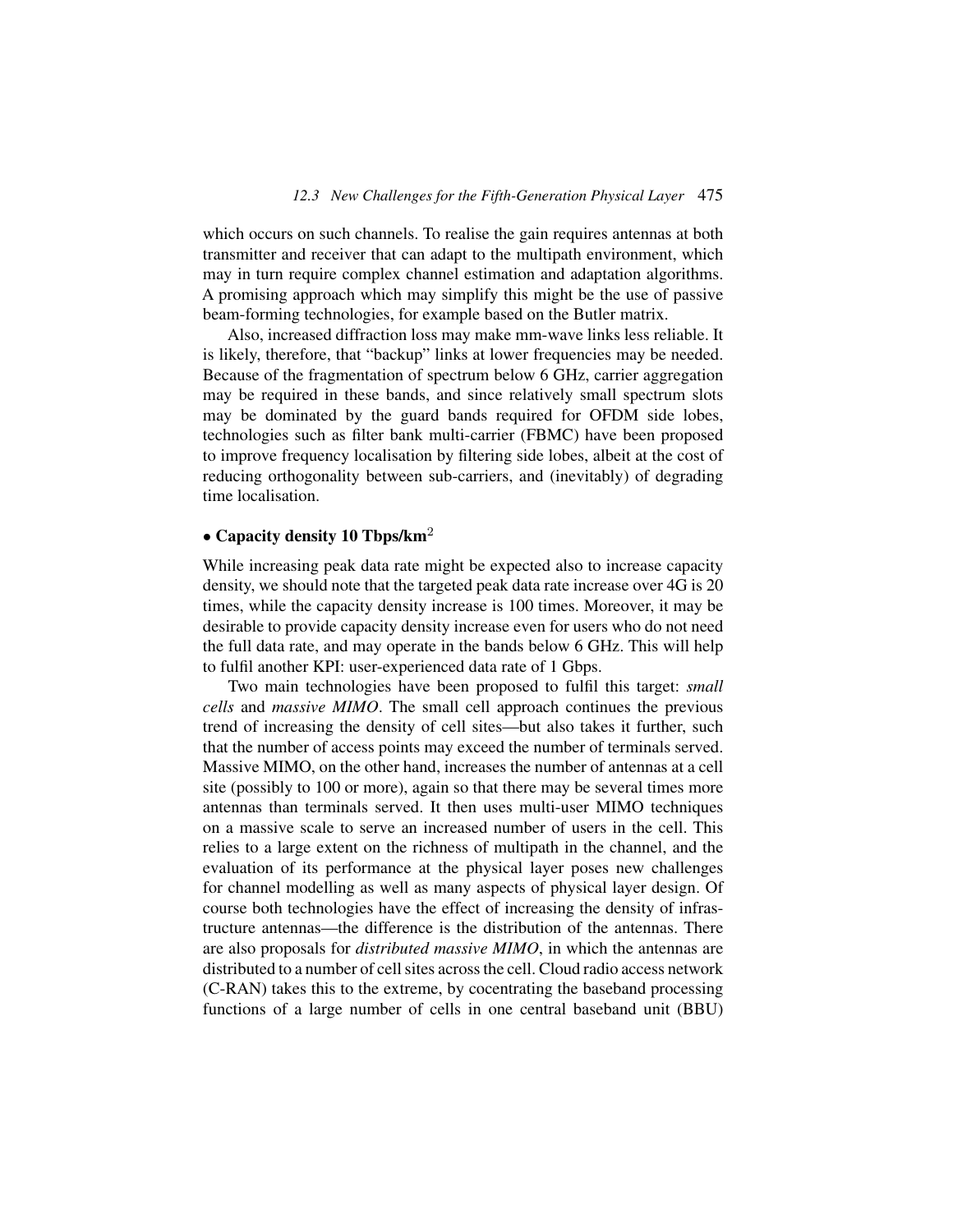and replacing access points with remote radio heads (RRHs) which forward sampled versions of the received signals to the BBU over what is now known as the *fronthaul* network. This has the benefit over the conventional small cell approach of enabling base station cooperation (as in cooperative multipoint (CoMP)) over a wide area. To all intents and purposes the concept of the cell is abolished, and with it those disadvantaged cell-edge users, and the entire service area can use the same resources via a number of antenna sites which together act like a single MIMO base station.

The main problem with C-RAN, as is rapidly being realised by operators and manufacturers when they seek to implement it, is the load on the fronthaul, which can easily exceed 50 Gbps even for a relatively modest antenna site (because of the signal bandwidth operating over multiple antennas with dual polarisation), and may be tens or even hundreds of times the user data rate. Even if optical fibre is available, there are substantial costs in providing this bandwidth, and in many cases wireless may be the only medium available for fronthaul. There is thus a huge challenge for the 5G physical layer both in implementing the required fronthaul bandwidth, and also in evaluating the effect on access segment performance—since an imperfect fronthaul network will distort the signals forwarded and degrade access network performance. One approach, which has already been developed in COST IC1004, is the application of wireless physical layer network coding (WPNC) which provides benefits similar to CoMP with a front/backhaul load (in this case it is difficult to define which term applies) that is no greater than the total user data rate.

#### • **Latency 1 ms**

A dramatic reduction in the latency/delay limit has been proposed in order to enable a number of new applications, from the *tactile Internet* to safety– critical applications like vehicular and process control. This will, however, be an especially challenging target to meet, because it enforces changes in the way error correction coding has been implemented ever since Shannon. A latency limit implies a limit on code length, especially for machine-type communications (MTCs) where the data rate is low, and conventionally code designers have tried to approach the Shannon limit by increasing code length. This is one area in which the new targets may require a fundamental reexamination of the principles of communication theory. Perhaps new types of code will be required, not so much related to the random-like codes inspired by Shannon. This is also an additional challenge for C-RAN, as the fronthaul network inevitably adds further latency, which must be minimised.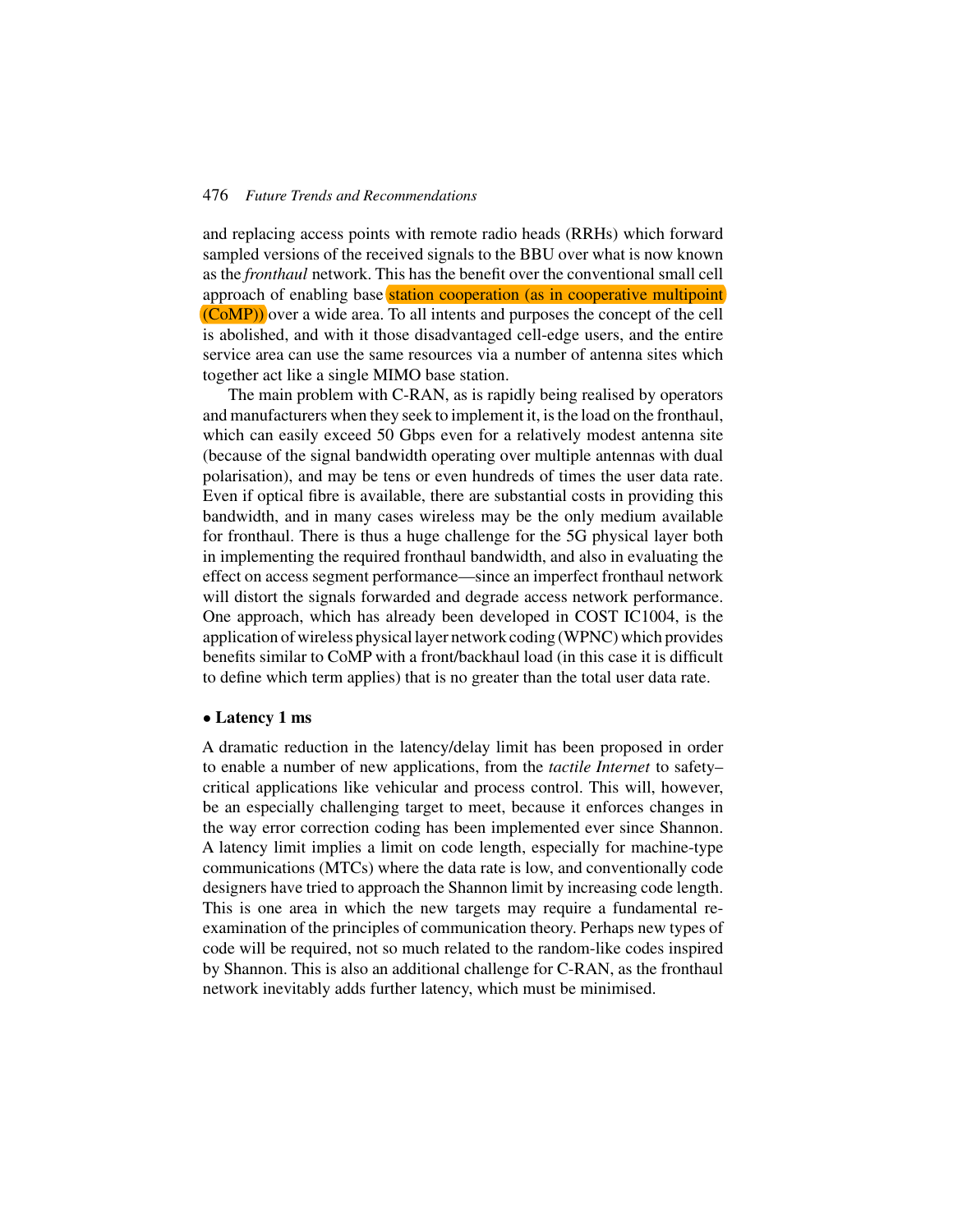#### • **Connection density 1 million/km**<sup>2</sup>

MTCs in general are likely to involve very large numbers of devices which typically may be small and low power, requiring a similar density of access nodes to serve them. Because of the cost of individual backhauling, these in turn are likely to require in-band backhaul, in the form of a mesh network. Note also that this type of communication is likely to consist of very large numbers of very short data packets; moreover, with very low latency limits. Conventional mesh network paradigms will find it quite difficult to meet these requirements: this is another case where the new network-aware physical layer paradigm (mentioned above) is called for. For example for this application, the DIWINE project has proposed the *wireless cloud network*, in which the network becomes a multitude of small devices cooperating to relay data using the principles ofWPNC. This minimises contention for resources, which is one of the major causes of latency in conventional wireless networks.WPNC is one example of how the conventional paradigm requiring orthogonal transmission of separate data streams can be circumvented. We have also seen that strict orthogonality in both time and frequency domain within the air interface may no longer be achievable. Part of the new paradigm is therefore coping with the loss of orthogonality, in such a way that the interaction between data streams provides diversity that enhances, rather than interference that degrades. This type of approach may inform the development of new air interfaces (or perhaps a single, but highly adaptive air interface) for the 5G physical layer.

## **12.4 Next Generation of Wireless Networks**

Future 5G mobile ecosystem is oriented to ubiquitous ultra-broadband wireless connectivity, improving many metrics with respect current standards. What characterises a 5G Network is that it has to satisfy simultaneously extremely different requirements: it should be capable to deliver connections at "faster than thought" speeds (known also as "zero distance" connection) to offer ultra-high definition visual communications and immersive multimedia interactions, and simultaneously, massive IoT low-energy devices and applications with a large volume of data but at low data rates and being not sensitive to latency.

To accomplish this, 5G networks should, in addition to requirements mentioned in the previous section, provide:

- Massive connectivity
- Quality of experience (QoE) for the end user, independently of user's location.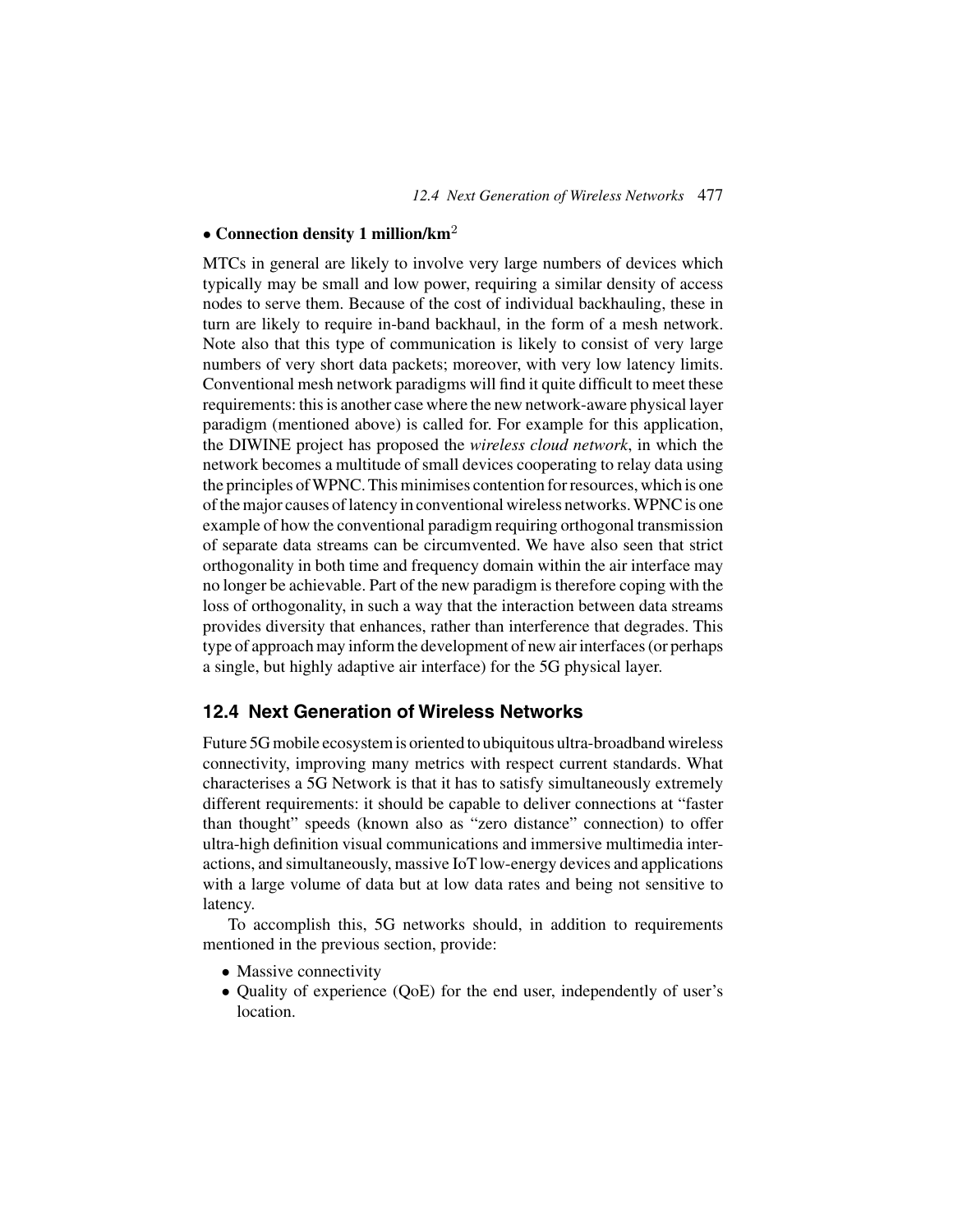• Flexibility: an enormous, diverse and wide range of services and applications with different performance requirements.

5G radio access will be built upon both new radio access technologies (RATs) and evolved existing wireless technologies (LTE, high-speed packet access (HSPA), global system for mobile communications (GSM), and WiFi). A joint optimisation to efficiently use these radio resources providing ondemand resource and capacity wherever needed will lay on a combination of Cloud Architecture, software-defined networking (SDN), and network functions virtualisation (NFV) technologies. Additionally, Cognitive Network Management will be used, a smart network technology being the evolution of self-organising network idea (SON), which automatically learns from data demands and problems experienced on the network.

In particular, many breakthrough developments are required on different aspects of RATs involved in the network operating principles:

- New air interface and novel transmission techniques: multiple access and advanced waveform, coding, and modulation algorithms, as nonorthogonal multiple access (NOMA), FBMC, white space techniques, space-division multiple access (SDMA) with multi antenna pre-coding to serve multiple users in parallel while performing an adaptive control of interference, single frequency full duplex radio technologies, etc.
- New Traffic patterns to model machine-to-machine (M2M), human-tohuman, and human-to-machine services.
- Algorithms to balance the centralised versus distributed control and execution of functions.
- Network slicing and user oriented radio resource management (RRM) algorithms.
- Energy Efficiency improvements through coordinated transmission, beam-forming, massive MIMO, new radio waveforms with less control overhead, shorter transmission ranges with ultra-small cells or deviceto-device (D2D) communications, load adaptive, and context aware activation of additional resources, opportunistic transmission, etc.
- Dynamic spectrum access: efficient techniques to opportunistically use any portion of non-used available spectrum.
- Optimisation of wireless and optical backhauling.
- Definition of virtualised and cloud-based radio access infrastructure.
- Specific requirements for vehicular networks, advanced robotics, body centric communications, M2M, IoT, etc.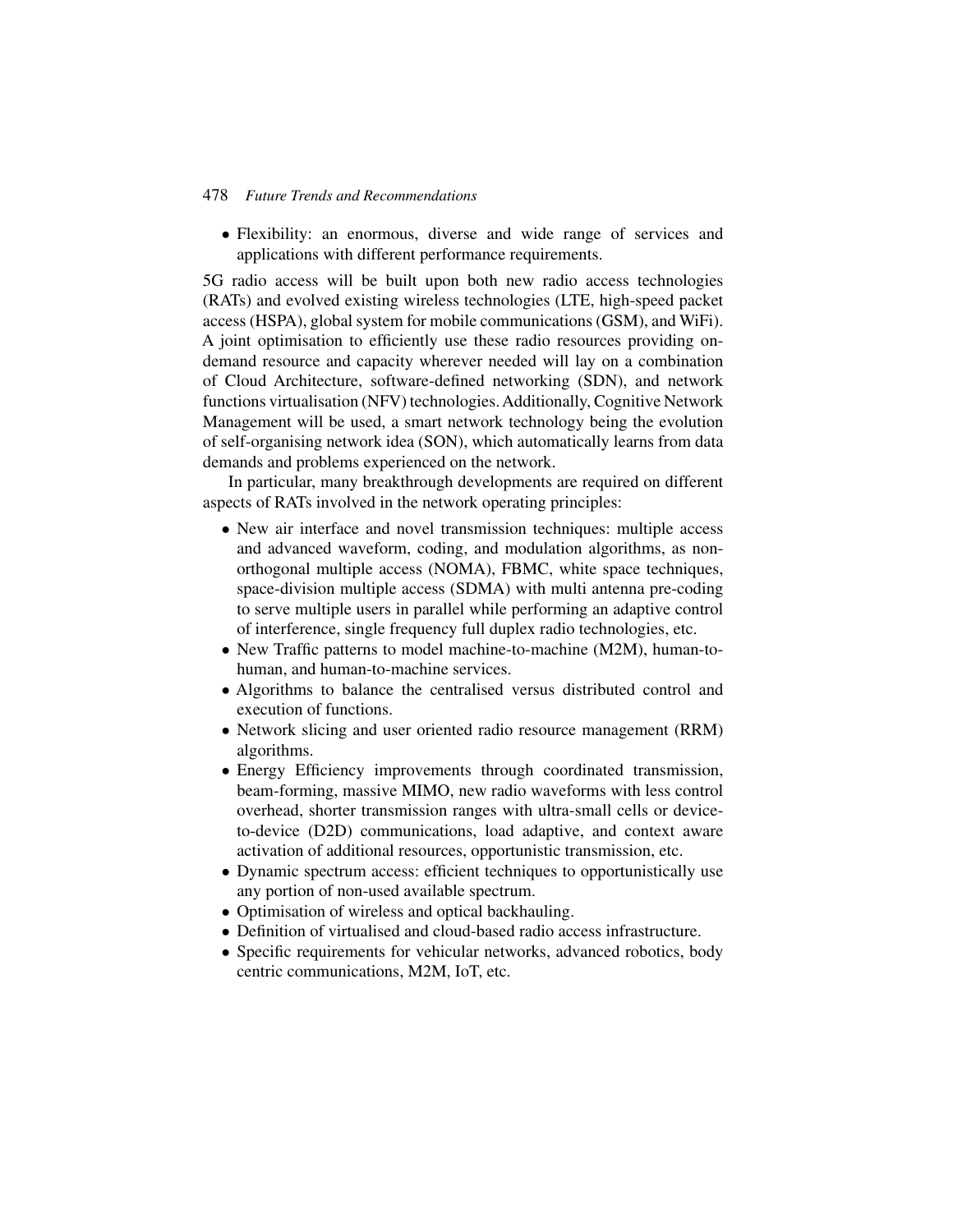- Heterogeneous networking in terms of transmitted powers, frequency bands, bandwidths, antenna configuration, multi-hop architectures, duplex technologies, etc.
- heterogeneous networks (HetNets) in terms of seamless integration of all available technologies with an ultra-dense deployment of small cells, macro and micro cells, with different degrees of centralised/distributed networking. Research on seamless vertical handover, multi-technology load balancing, multi-operator roaming should be done.

## **12.5 From Ideas to Standards**

#### **12.5.1 Introduction**

The road from a scientific concept to its implementation into a commercial system is often very long and obstructed by many pitfalls. Among them is the necessity to standardise, which implies the support of a sufficient number of actors, mainly from industry, agreeing to produce interoperable systems obeying common standards. In the area of wireless communications, the role of regulation is also extremely important, given that the spectrum is a natural public resource that can't be used freely. This is obviously related to interference between different users wanting to access the same resource defined by a frequency, a time instant, a geographical location and other parameters.

In Europe, the roles in regulation and standardisation are shared among several actors. The European Commission gives mandates to the European conference of postal and telecommunications administrations (CEPT) and especially to its electronic communications committee (ECC) in order to harmonise the use of radio spectrum in Europe and coordinate the views of European regulators in preparing the triennial world radio communication conference (WRC). This very important event, held every 3 or 4 years, can among others revise the Radio Regulations and any associated Frequency assignment and allotment Plans. Once the conditions of spectrum use are well established, the European telecommunications standards institute (ETSI) is able to be active in preparing standards for future technologies and systems employing the wireless resource. Actually ETSI signs memorandum of understanding with major bodies such as the international telecommunications union (ITU), CEPT and other such international organisations, so that the standardisation and regulation processes were jointly developed and converged efficiently. Major activities under ETSI are 3GPP, which proposes specifications for mobile communications systems (originally 3G and now encompassing all standards from 2G to 5G under European initiative), and M2M for M2M communications as part of the IoT.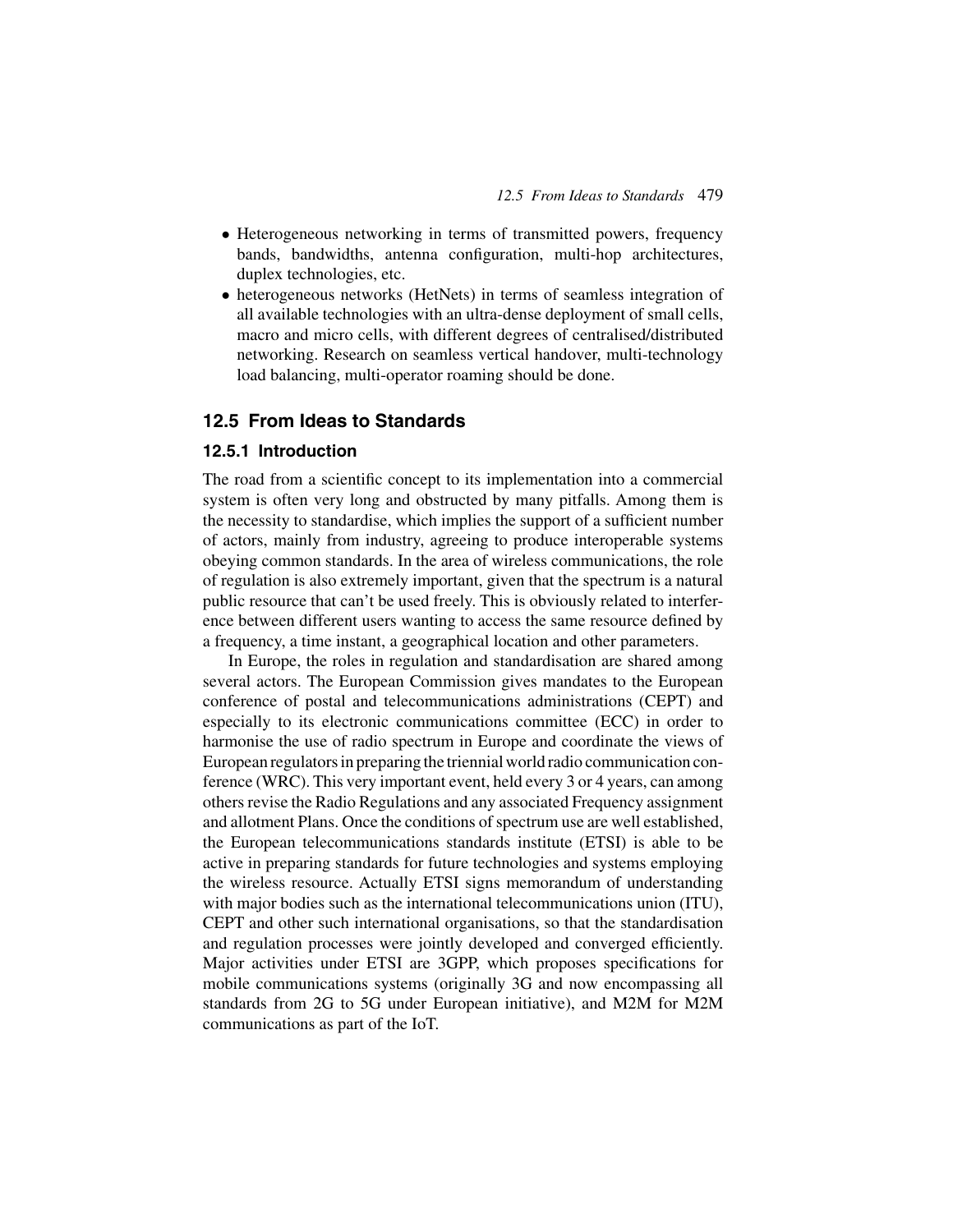## **12.5.2 Academia versus Industry Participation to Standardisation in the Context of a Network of Experts**

Standardisation bodies commonly involve the main participation of large companies and SME/Mid-size companies, sometimes also prominent research centres (private/public), for which it is strategic to have their own technology included as far as possible in the standard. The motivation is much less for academia and the difficulty much higher, given that improvement of a standard comes after a large number of regular international meetings, the participation to which being costly and uneasy to valorise in an academic institution.

Still, gathering experts from academia and industry together toward a common goal, such as in IC1004 or other COST Actions, may be seen as a very powerful tool for achieving a consensual and technically/scientifically grounded proposal to standardisation bodies. In case sufficient symbiosis can be achieved by such a network, the benefits are mutual as the industry representative, participating in standardisation body meetings can but reference their proposal to the underlying joint work (giving it also more credibility), providing recognition to involved academic participants at a reduced overhead for them.

Given these preliminaries, the participation of academia and in particular of a COST Action can take place through a pre-standardisation approach, as follows:

- by producing a set of jointly achieved research results that pave the way to definition of a standard;
- by initiating new methods/new approaches that can be directed toward validating new kinds of standards yet non–existing;
- by encouraging relevant actors (mainly industry members or major research centers) to act in coordination in order to propose/influence standards in a way mostly issued from COST work;
- by making available (publicly or through an open and free membership) databases/software tools/reference scenarios, platforms... that can be exploited by standardisation bodies (and any contributor to these bodies) toward standardisation.

Among relevant contributions to standardisation, models have a recognised role in order to provide all actors who want to demonstrate the performance of some scheme a unified way to test this performance. In the past, much referenced work was carried out within the set of mobile communications COST Actions regarding the development of radio channel models, which are of paramount importance in the performance evaluation of physical layer schemes or network architecture principles. Radio channel models are indeed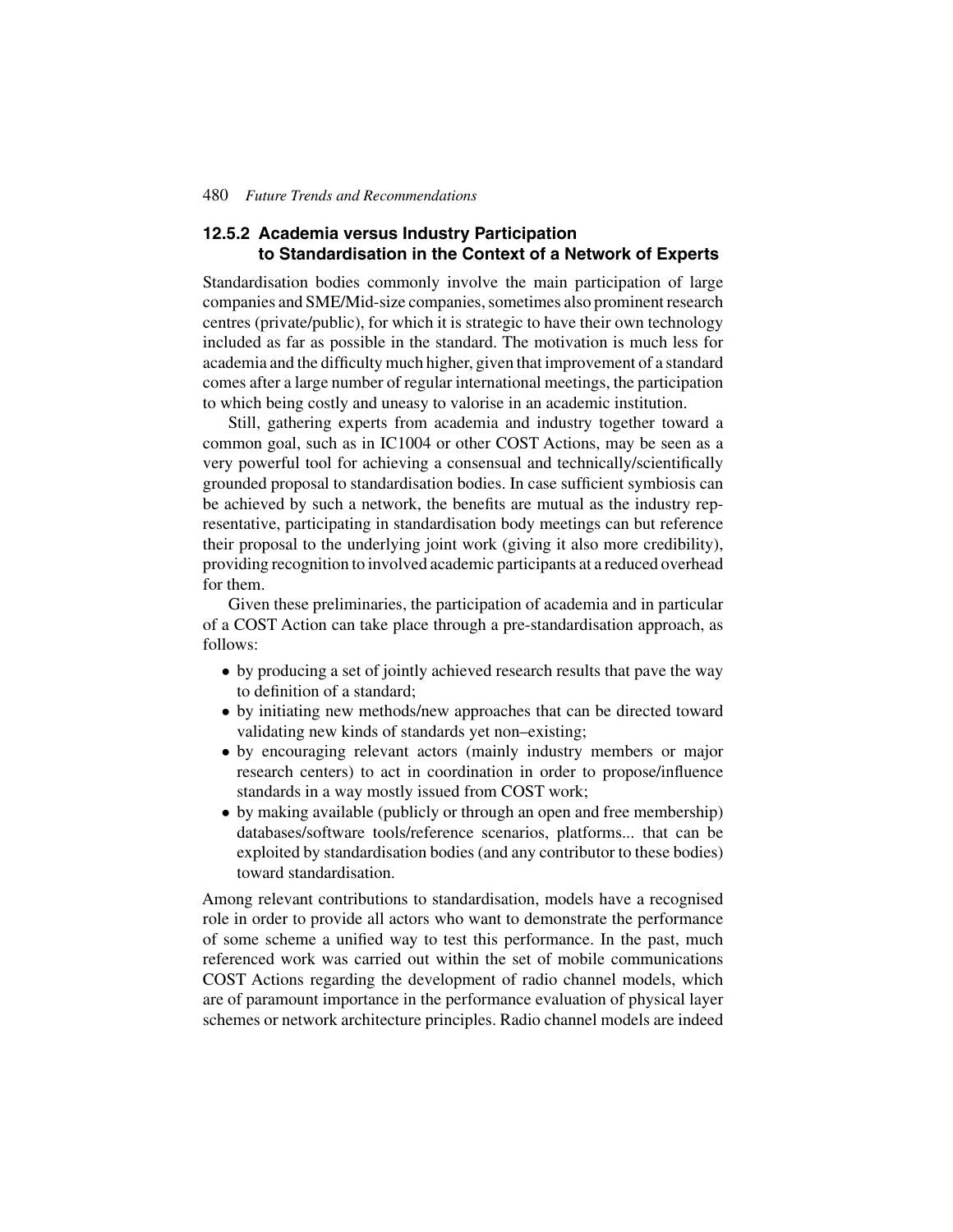now, and have been for several decades (the GSM being a good example, based on COST 207/231 channel models), part of many published standards such as UMTS, IEEE 802.11n, IEEE 802.16, LTE to name just a few. COST IC1004 has pushed novel methods/approaches in terms of modelling of terminals antenna performance [Sib13], which may trigger future contributions to standards. Indeed such modelling, of statistical nature, may have numerous advantages in terms of realistic performance evaluation of physical layer schemes or of wireless networks, taking into account the high variability of terminals performance in use conditions [Sib14].

In the following, a vision on potential future contributions to standards is provided, focusing on 5G networks.

#### **12.5.3 5G Timeline for Channel Models**

5G is currently a "hot" topic and widely discussed among researchers and industry. However, 5G is not yet standardised, and there are different opinions about the 5G requirements and technologies. This section defines the timeline for 5G channel model standardisation as accurately as possible based on the currently available information.

Channel model is an essential tool for system evaluations—without channel model many 5G technologies cannot be evaluated. Understanding the timing of 5G channel model standardisation is important. Many good contributions are not taken into account because of wrong timing. The channel model should reflect reality, but shouldn't be too complex. There are several points for a 5G channel model:

- Frequency range: The channel model should cover frequency range from sub-1 GHz up to 100 GHz. Propagation is very different in the two extremes of that range. Therefore, frequency dependence of the channel model parameters should be investigated and a unified channel modelling methodology could be exploited to facilitate the implementation of system evaluation.
- Link type and deployment scenario: The variety of foreseen 5G link types and deployment scenarios (e.g., vehicle-to-vehicle (V2V), M2M, D2D, sensor networks, mobile base stations, ultra-dense networks, stadium, and festival cases) set additional requirements to channel models.
- More advanced MIMO features: Massive antenna arrays have much more accurate angular resolution than conventional diversity and MIMO antennas in 3G and 4G. It means the spatial characteristics of the channel need to be modelled very accurately.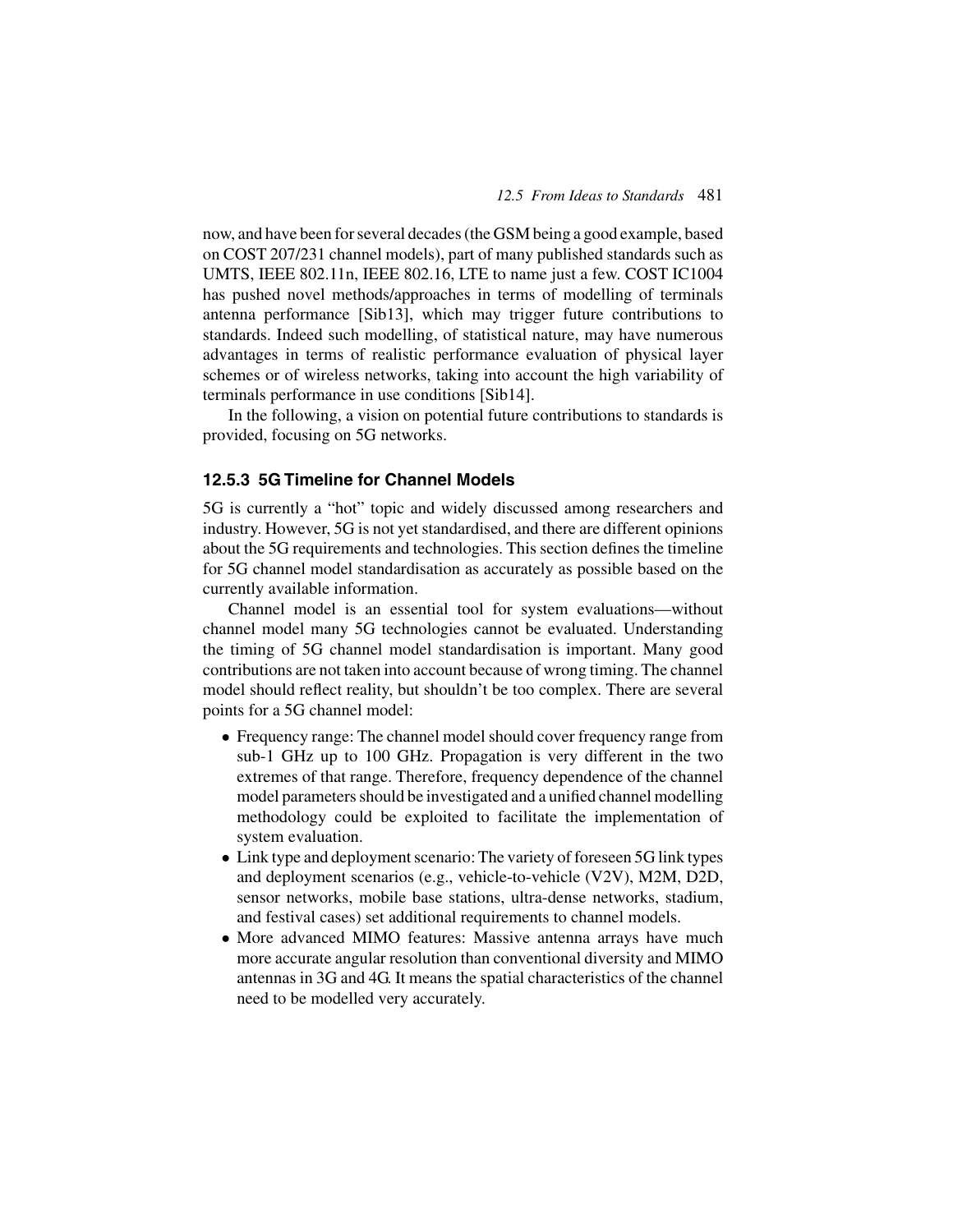It should be noted that some of the above points need to be considered jointly to fulfil the requirement of 5G system evaluation.

Recently, several research projects/organisations have shown their view on 5G development, and mentioned the requirement of channel models. The METIS project reports the "foundation" for the *beyond 2020* 5G mobile and wireless communication systems by providing the technical enablers needed to address the requirements foreseen for this time frame [METIS, FT15]. METIS vision of a future access is that information and sharing of data is available anywhere and anytime to anyone and anything. Next generation mobile networks (NGMN) 5G white paper says that propagation is not well understood for higher frequencies [NGMN15].

International mobile telecommunications (IMT)-2020 (5G) promotion group identified all-spectrum access as a key enabler for 5G system, and mentioned that more channel measurements on higher frequency are needed before well designing an all-spectrum access system working on both highand low-frequency band [IMT15].

ITU and 3GPP described 5G schedule recently [ITU15, Flo15].

## **12.5.4 5G Schedules**

Besides the channel modelling study, the industry is approaching 5G standardisation. The ITU and 3GPP schedule of 5G activities are summarised in this section, and a consideration on 5G channel modelling time plan is presented, based on the observed state-of-art of 5G channel model, and the ITU and 3GPP schedule.

#### **12.5.4.1 ITU schedule**

Recently, ITU radiocommunication sector (ITU-R) WP5D agreed the work plan for "IMT-2020" (i.e., the formal name of "5G" in ITU-R context) [ITU15, Flo15].

- Initial technology submission, deadline June 2019
- Detailed specification submission, deadline October 2020

ITU work plan for "IMT-2020" is shown in Figure 12.2. Channel models will be described in the evaluation criteria & method document during Feb 2016–June 2017 (highlighted in Figure 12.2).

#### **12.5.4.2 3GPP schedule**

To meet ITU's 5G schedule, 3GPP discussed the 5G schedule in its RAN#67 meeting.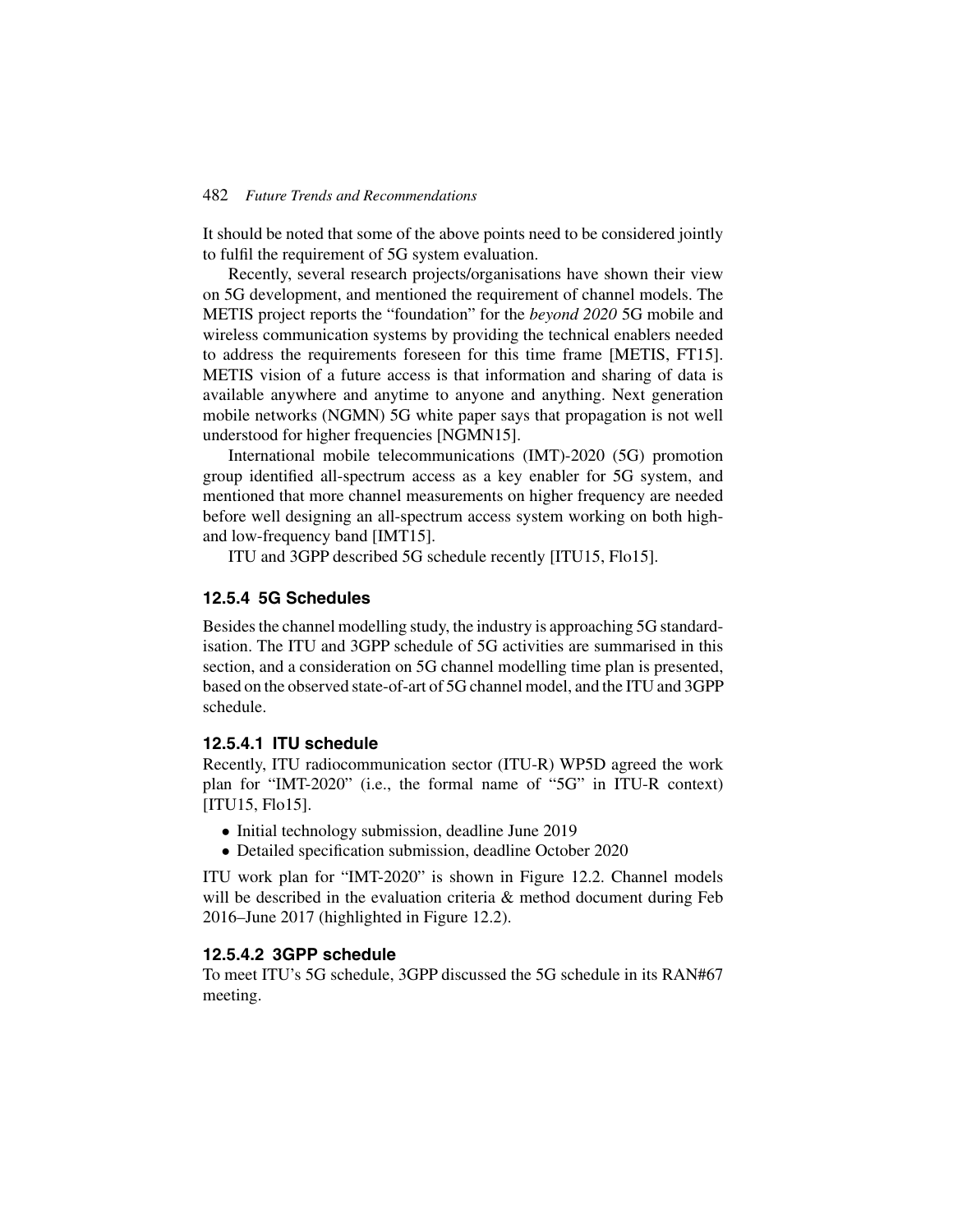

**Figure 12.2** ITU-R 5G timeline.

It is assumed that 3GPP will submit a candidate technology for "IMT-2020". 3GPP RAN will lead the 3GPP submission process to ITU-R. 3GPP will import the relevant IMT-2020 requirements from ITU, and subsequently may add its own requirements on top of that. 3GPP assumes that a new radio technology and new system architecture are needed [Flo15]. However, the technical requirements and solutions are not yet exactly known.

The tentative timeline in 3GPP RAN is shown in Figure 12.3 [Flo15]. A "RAN workshop" on 5G requirements and scopes was held in the 3GPP RAN#69 meeting in September 2015. Then a study item (SI) dedicated to 5G channel modelling is likely to be approved (highlighted by black in Figure 12.3, 3GPP assumes that 5G work will also cover frequencies above 6 GHz). It is also mentioned that the first stage of this SI would be to identify the potential frequency band, which is vital information for channel modelling.

It is clear that the 5G channel modelling work would start in late 2015/early 2016 in 3GPP and ITU-R WP5D. WP5D will accomplish the work in June 2017, and requires the initial 5G proposal before June 2019. It is likely that 3GPP will submit its 5G proposal to ITU in early 2019, to meet the deadline of 5G proposal submission.

When considering the 5G channel model time schedule, it needs to take into account the state-of-the-art of channel modelling, and also the time plan of ITU and 3GPP. By the above observations, it seems appropriate to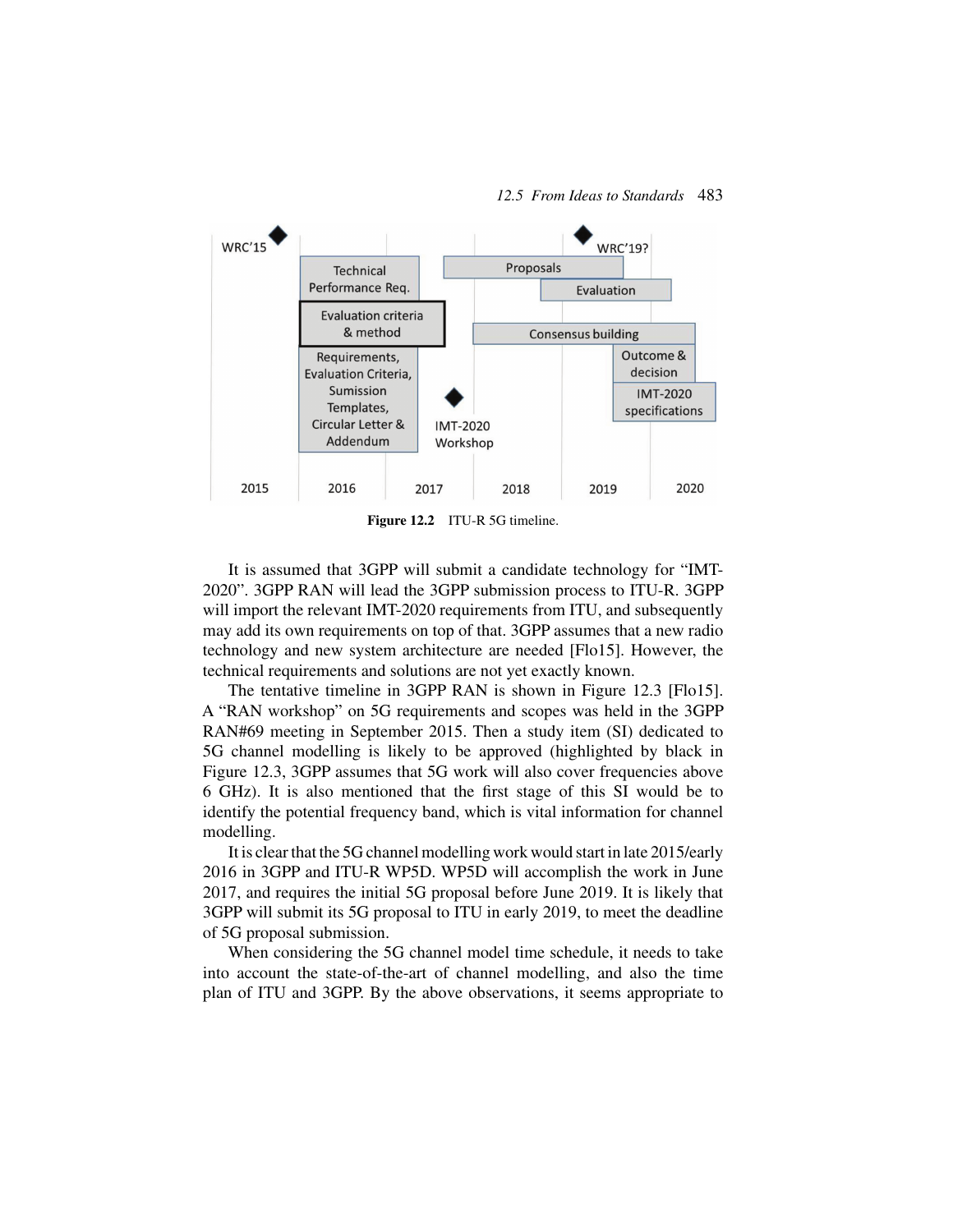